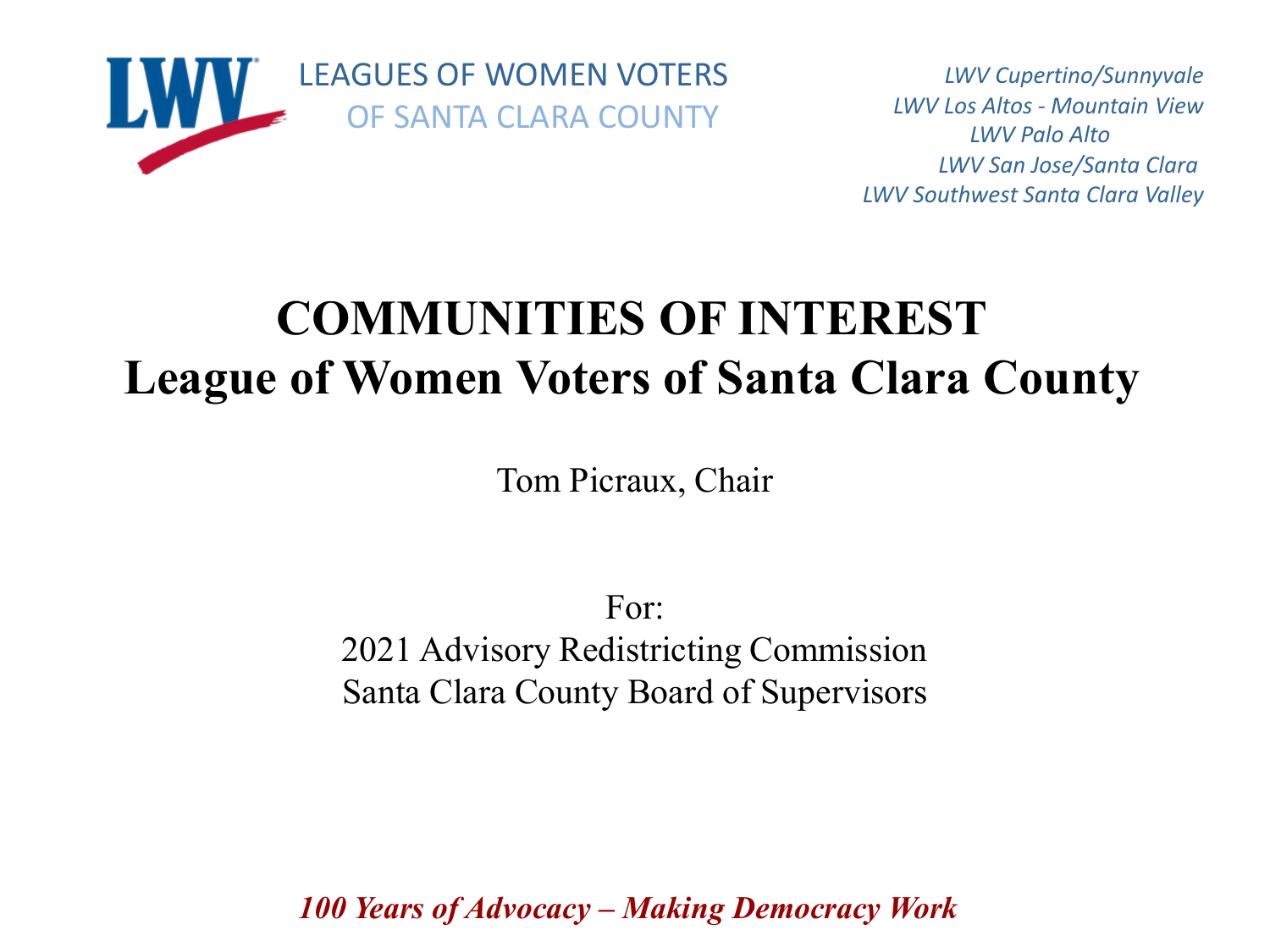

# **Redistricting Principles**

- Equal population
- Compliance with federal Voting Rights Act
- Keep identified communities of interest together
- Keep cities together
- Get input from city redistricting commissions before dividing that city
- No incumbent protection
- Transparency in the process *Maps are drawn in public.*

*100 Years of Advocacy – Making Democracy Work*